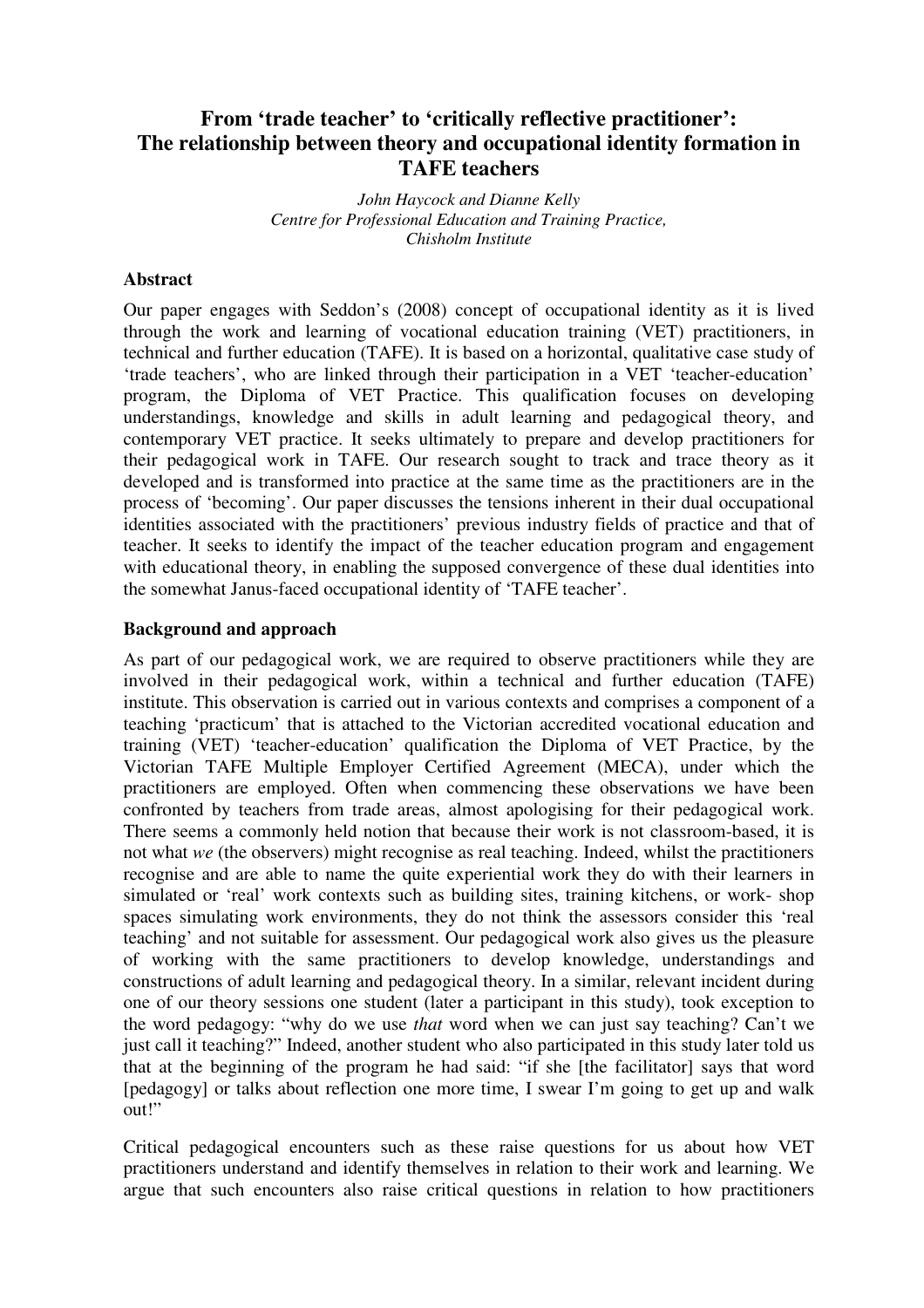understand, identify and come to work with and/or put into practice adult learning and pedagogical theory. It is just such encounters and questions that have inspired this project. Whilst we accept critical pedagogical encounters as valid learning experiences for all involved and central to our own development as VET practitioners—particularly when they are reflected upon within *our* 'communities of practice'—we also recognised a need for more rigorous and critical inquiry. This paper is the result of such inquiry. It is based on and informed by a small-scale research project focussing on six TAFE teachers, whom we will refer to as (VET) practitioners by way of an anchor point for what is revealed as their somewhat elusive and shifting occupational identities. We have used pseudonyms throughout this paper to conceal the identities of the participants.

The practitioners are linked in a number of ways related to their work and learning within a large metropolitan TAFE institute (the Institute), which services the vocational and prevocational education and training needs of the south east of Melbourne. The project's aim was to work broadly with the following research questions, relating to what we are describing as three tiers of theory as it might be encountered, then 'encoded' in practice by the practitioners:

- 'Meta-theory': how have pre-existing theoretical frameworks led to, influenced and informed the current job-role and practice of 'trade teachers'?
- Adult learning and pedagogical theory: how have understandings of adult learning and pedagogical theory by 'trade teachers' been informed and influenced through participation in the Diploma of VET Practice program; and how have these understandings been influenced by what we have described as meta-theory?
- Theory-in-practice: what variations or new theory emerges out of interactions taking place between theory working at the more conceptual-levels we describe; and how does this work to shape, inform and influence practice?

To work with these questions we organised a focus group around the notion of guiding the practitioner-participants in taking a retrospective, rear-view gaze back to when they first became TAFE teachers and across their working careers in TAFE. The focus group attempted to get the practitioners talking together in what we perceive to be a wider community of practice related to their involvement in a Diploma of VET Practice program (Diploma program). We asked the practitioners to reflect on their involvement in a Diploma of VET Practice program (Diploma program) in relation to their current practice. Firstly we asked the practitioners to talk about what led and motivated them to working in TAFE. Secondly we sought to get the practitioners to tell their stories about their encounters with adult learning and pedagogical theory. Finally we sought to track and trace theory as it is processed or developed, and is potentially transformed into practice, within what was revealed to be various communities of practice.

Our study employed narrative inquiry framed in terms of what we describe as a constructivist methodological approach. Robson (2002, p.27) describes constructivist research as problematising notions of "objective reality" or universal truths that "can be known" and are acceptable from the perspective of all. Indeed, we have taken this approach to acquire multiple perspectives from the participants in relation to the deliberately broad research questions that underpin this study; and to generate and work with the "multiple social constructions of meaning and knowledge" (Robson 2002, p.27) that have yielded this paper. We sought to work 'horizontally' with the practitioners to—through dialogic and critical inquiry—create an inclusive, mutually educative and beneficial experience for all involved (Apple 1991). To invoke such a methodology, we invited a number of practitioners from traditional trade areas to participate in a focus group that was organised as an informal, round-table discussion over a small lunch. While we provided the practitioners with some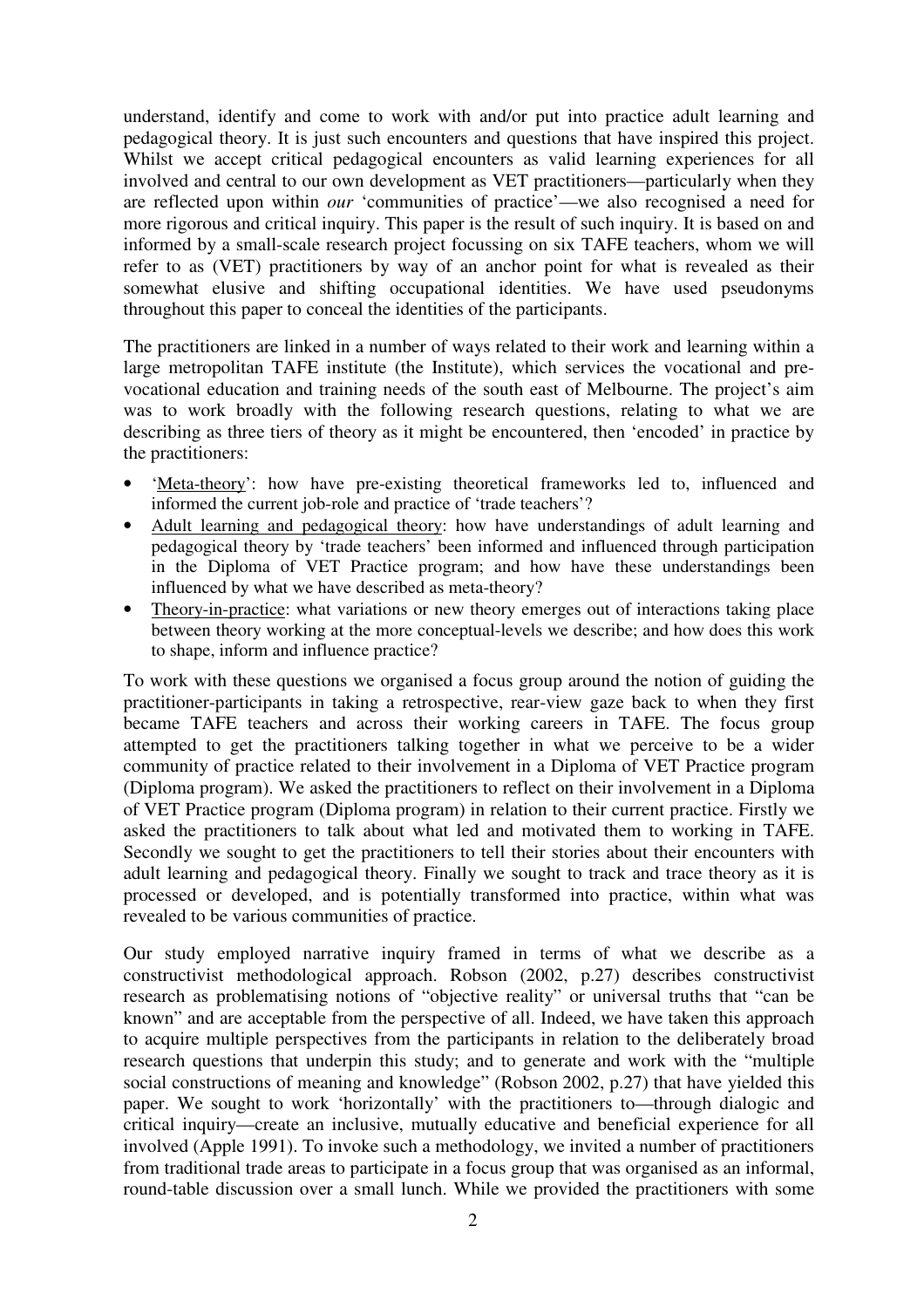broad questions prior to meeting, we explained that these would be used only to guide discussion. In working *with* the practitioners, we gave them the research questions and described our proposal for this study. We recorded the focus group which lasted a little over two hours, and later transcribed this recording. Following the focus group we offered the practitioners the opportunity to speak further with us individually, in the hope that we might gain more personal insights into their work and learning associated with our research project. While three of the participants sent us some very brief written responses, only one spoke further with us in an informal interview.

It is important to note here our situatedness in this study by way of, as we have previously mentioned, our involvement with the Diploma program linking all participants in this study. Kelly completed much of this program as a co-learner with the participants in this study, and Haycock co-developed and co-facilitated the program. Each of the participants successfully completed the program and received their results some time prior to the commencement of this study, and ethics approval was given by the Institute. Our situatedness within the project provided us with the opportunity for two-fold engagement with the Diploma program content as this relates to our research questions, through our active engagement with the content as both facilitator and learner. Our research also included a critical reading and analysis of the '21697VIC Diploma of vocational education and training practice' (2006) curriculum document and the program content, as this relates to our research.

Our paper seeks to set out the scope of our research, and to work with its outcomes in the form of the multiple and socially constructed knowledge and meanings, provided through the involvement of all participants—including the researchers—in this study. It commences by outlining Terri Seddon's (2008) concept of *occupational identity* that we use as a framework throughout. We describe the practitioners and their situatedness within the context of our project along three, broad categorisations. Firstly, we describe the practitioners, in relation to what is held to be their *present* occupational identity of 'TAFE teacher'. Secondly, we describe the practitioners in terms of their relationship to their *past* occupational identities as tradespeople. We suggest that once more easily defined occupational identities as chef, carpenter and teacher (in relation to our study) might, as Seddon (2008, p.2) has suggested, be "valued for their contribution to self and others", and that these past identities 'disturb' the practitioners' *present* and possible *future* occupational identities. Finally, we describe a Diploma of VET Practice program in terms of it being endorsed and 'structured' as "work-related education" that seeks to provide entry to the specific *occupational community* of TAFE teacher (Seddon 2008, p.2). We suggest that the practitioners' participation in this program provides the potential for the formation of *future* occupational identities associated with its possibilities in 'learning' the occupation of 'teaching' (Seddon 2008).

### **Framing the study**

Our paper works with Seddon's (2008) concept of *occupational identity* and identity formation as it relates to VET practitioners working and learning within the VET context of TAFE. Seddon (2008) describes occupational identity as that which is

consolidated by recognising and endorsing… specialist expertise. This supports the identities that are brought to these new challenges by different parties and creates resource-sharing arrangements to mobilise these different working knowledges and other resources. These relationships, and the resources that they make available, further develop expertise and endorse occupational identity by affirming the contribution that the expertise makes to addressing client or public needs (Seddon 2008, p.7).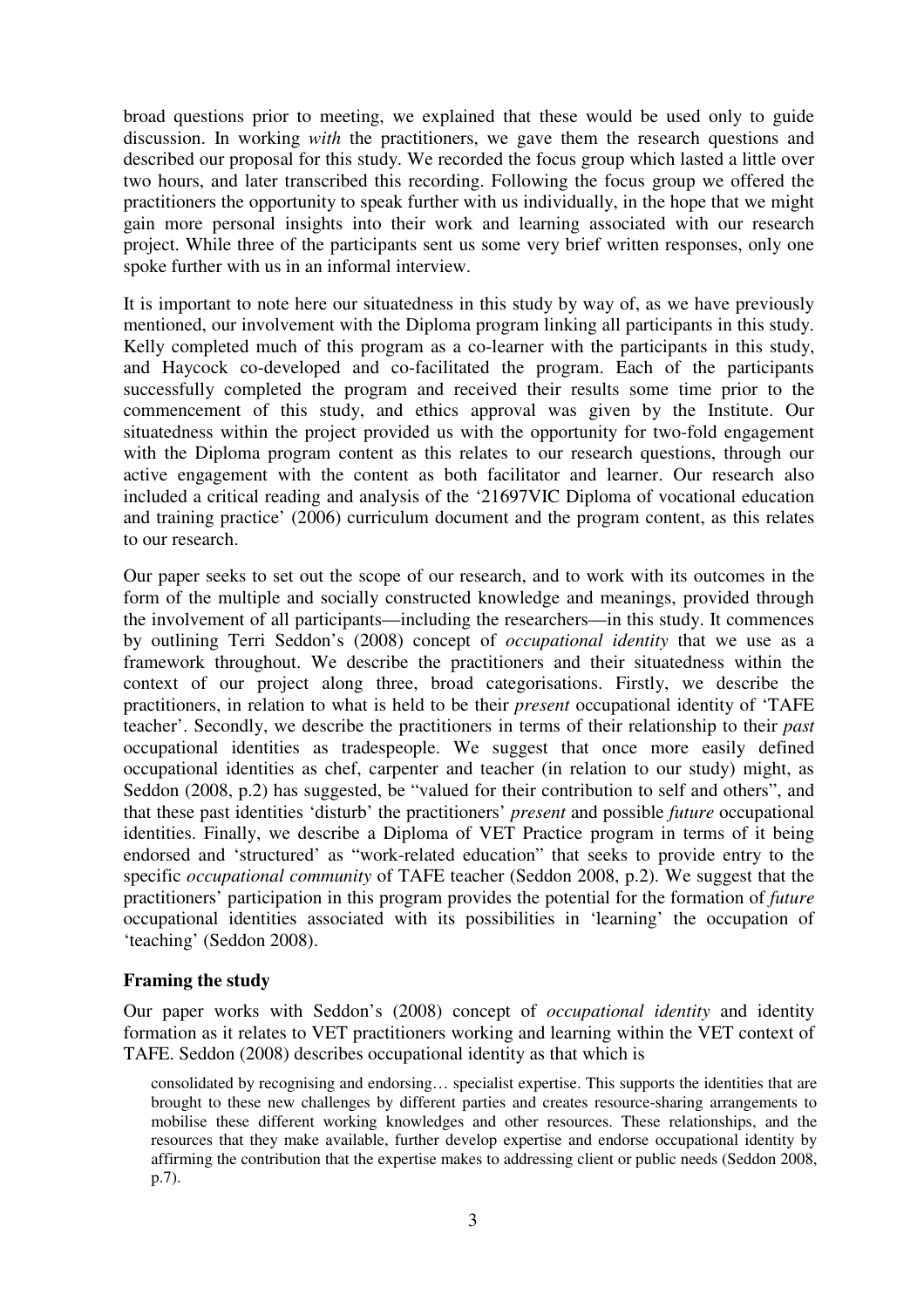Further, Seddon (2008, p.2) describes the formation of occupational identities as once taking place through "work-related education" which provided entry to specific "occupational communities", and through participation in those occupations. Our paper seeks to work with what might be *past* notions of occupational identity formation in the *present*, through such a work-related education program which aims at developing human capacities for the VET workforce as Seddon (2008) might suggest; and through the practitioners' participation in the occupation of TAFE teacher. The occupation of TAFE teacher is in part classified by the MECA (2003) as,

a person employed [by the TAFE] to teach or lecture or to manage and/or develop a TAFE program or programs but does not mean a person holding a position classified as a TAFE Executive Officer.(MECA 2003, p.6).

Phoebe Palmieri (2004) also works with the notion of occupational identity and with the idea of what makes a 'good' teacher in the policy environment and rapidly changing context of the VET sector. She points out (as does Seddon 2008) that the term 'teacher' is more often attributed to those working in school education; and that in such contexts any such idea of what makes a good teacher, is at once relatively more coherent but also similar in the moral claims it makes about the professional and "occupation-al" culture of the teacher (Palmieri 2004, p.1). Adding to this confusion surrounding the occupational identity of TAFE teacher, Palmieri (2004) argues VET practitioners necessarily have to have a dual identity through which they enact the objectives of the VET sector at the coalface, in bridging the divide between the worlds of industry and of education. In doing this, we argue that VET practitioners also take on what Palmieri (2004 citing Heikkinen 2000) includes in her conception of occupational identity, attributes such as: master in their occupational field; member of occupational network (perhaps communities of practice); "gate-keeper" and guide to that occupation. VET practitioners are therefore intended by VET policy initiatives (such as AQTF 2007), to have the dual occupational identities which include those associated with their previous industry fields of practice, experience and expertise in trade areas, and that of teacher. These dual identities are then supposed converge in what we perceive to be a somewhat Janus-faced occupational identity of 'TAFE teacher'.

Our study included representations from what we will further describe as trade-oriented fields of work such as: hospitality (one), building and construction (three), automotive (one) and engineering (one). Reflecting what seems to be a trend in the institute and indeed in the Australian workforce related particularly to the latter three fields, females were underrepresented with the only female practitioner being from the hospitality field (who later identified herself in terms of her work as a "chef who teaches"). The participants ranged in age from late 30s to early 50s, and all described a primary motivation for working as a means of financially supporting and allowing them more time with their families. The specific fields were not as critical to us as that participants came from what is widely referred to as 'traditional trade' areas. We describe the trade field as that involving a formal period of apprenticeship in order to fully access—to become fully-qualified tradespeople (such as through licensing and accreditation with respective authorities and boards)—these fields of work. Our description of 'trade' here is in-line with that of the Oxford Dictionary's (1996) definition of a trade as noun: "a skilled handicraft [especially] requiring an apprenticeship…" Indeed, each of the participants is linked by having successfully undertaken an apprenticeship to gain full access to their respective trades.

The duality inherent in the occupational identity of TAFE teacher however, seems to bring with it a certain amount of confusion and contradiction, particularly as this relates to TAFE teacher education programs and managerial and regulatory pressures in VET (such as the Reframing the Future initiative). These VET structures introduce an emphasis on using new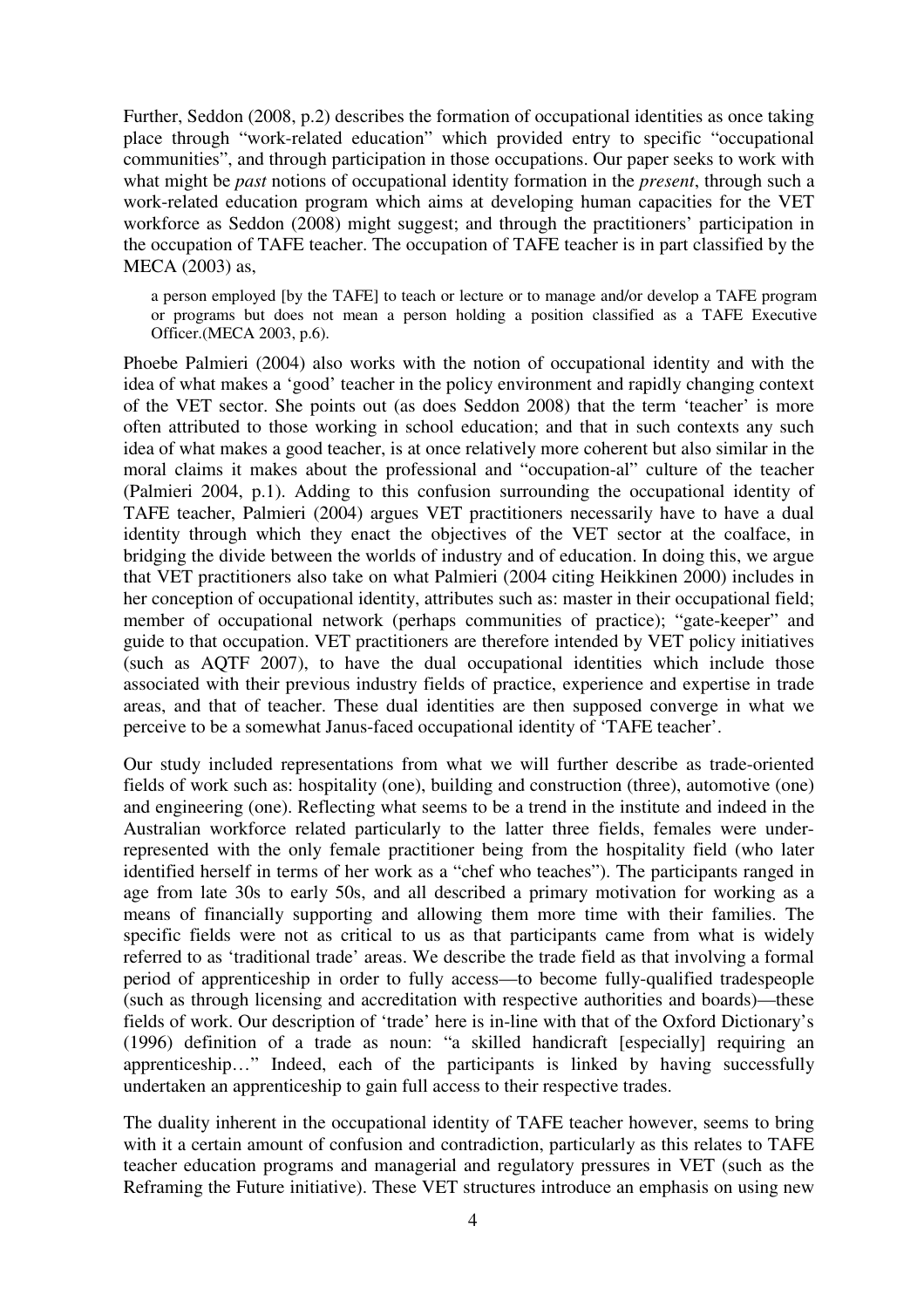teaching methods such as, for instance, the often high-level use of technology as it is associated with e-learning and online learning pushes (Palmieri 2004), which may be anathema to TAFE teachers' previous occupational identities. We argue that the Diploma program also contributes to the pressures on TAFE teachers to take on new and often complex teaching methods and indeed, new 'occupational identities'. This program does this through teaching related to adult learning and pedagogical theory in its ultimate hope to transform 'TAFE teachers' into 'critcally reflective practitioners' who are able to enact in their practice the core values and organisational objectives of the Institute and the broader VET sector. This program too, is interwoven within the VET framework and is linked to the occupational identity term of 'teacher' through the MECA. The MECA (2003) makes achieving this qualification a requirement for practitioners to progress to the highest level of pay for a Victorian TAFE teacher; or to the middle-management position of senior educator. Indeed, student survey evaluation results for programs associated with the qualification indicate that the primary initial driver for practitioner participation in the program is to advance to these higher-pay (which can be significant in the order of \$10,000 p.a.) and hierarchical levels. However, survey results—and indeed the participants in this study indicate that whilst such incentives may have been initial motivators, participants have indicated that they have come to recognise the program's benefits for both individual and professional development within and outside the VET sector and their present occupational roles.

We add to this that VET practitioners work within a policy framework that is heavily burdened by the imposed need for compliance. Similar to what Kenway (2007) describes for teachers in compulsory schooling and, importantly, in relation to teacher 'training' programs that are expected to train student teachers in compliance and what she refers to as 'curriculum cartography' and 'accountancy'. In VET the Certificate IV in Training and Assessment as the minimum requirement for teaching in TAFE, is largely structured around compliance arrangements such as the Australian Quality Training Framework (AQTF 2007) and cartography in terms of negotiating and implementing training packages. The Diploma program however, perhaps offers something more. Whilst it too—particularly in relation to competency units imported from the Training and Assessment training package—teaches curriculum cartography and accountancy, its 'state accredited curriculum' names "teaching methodologies, facilitation approaches and learning theories" such as: behaviourist, cognitive, andragogy, problem-based, information processing, humanistic, social, experiential, constructivist, and action learning (Bateman and Giles 2006, p.40). These are framed, through their identification and assimilation of learning into practice, as learning outcomes or measurements of competency for participants in the program. However, a contradiction perhaps exists in that the facilitation of the Diploma program takes place in classroom, theory-based contexts that are difficult to relate to the practice environments of trade teachers.

The practitioners' involvement in this program represents the most critical intersection with our project by way of our second research question. We suggest, that it is in this learning space that the practitioners most explicitly encounter adult learning, educational and pedagogical theory; and that this space becomes both a site for and a conduit in which this level of theory intersects with pre-existing 'meta-theory', before it becomes embedded and/or encoded in practice. It is in this space that we propose the practitioners potentially learn (more of) the 'occupation' of 'teaching' through the program's unwritten proposal for them to take on perhaps another, 'emerging' occupational identity as 'critically reflective (VET) practitioners'. John Guenther (2005, p.6) describes identity as it is formed and might emerge from VET programs such as these in terms of identifiable outcomes taking place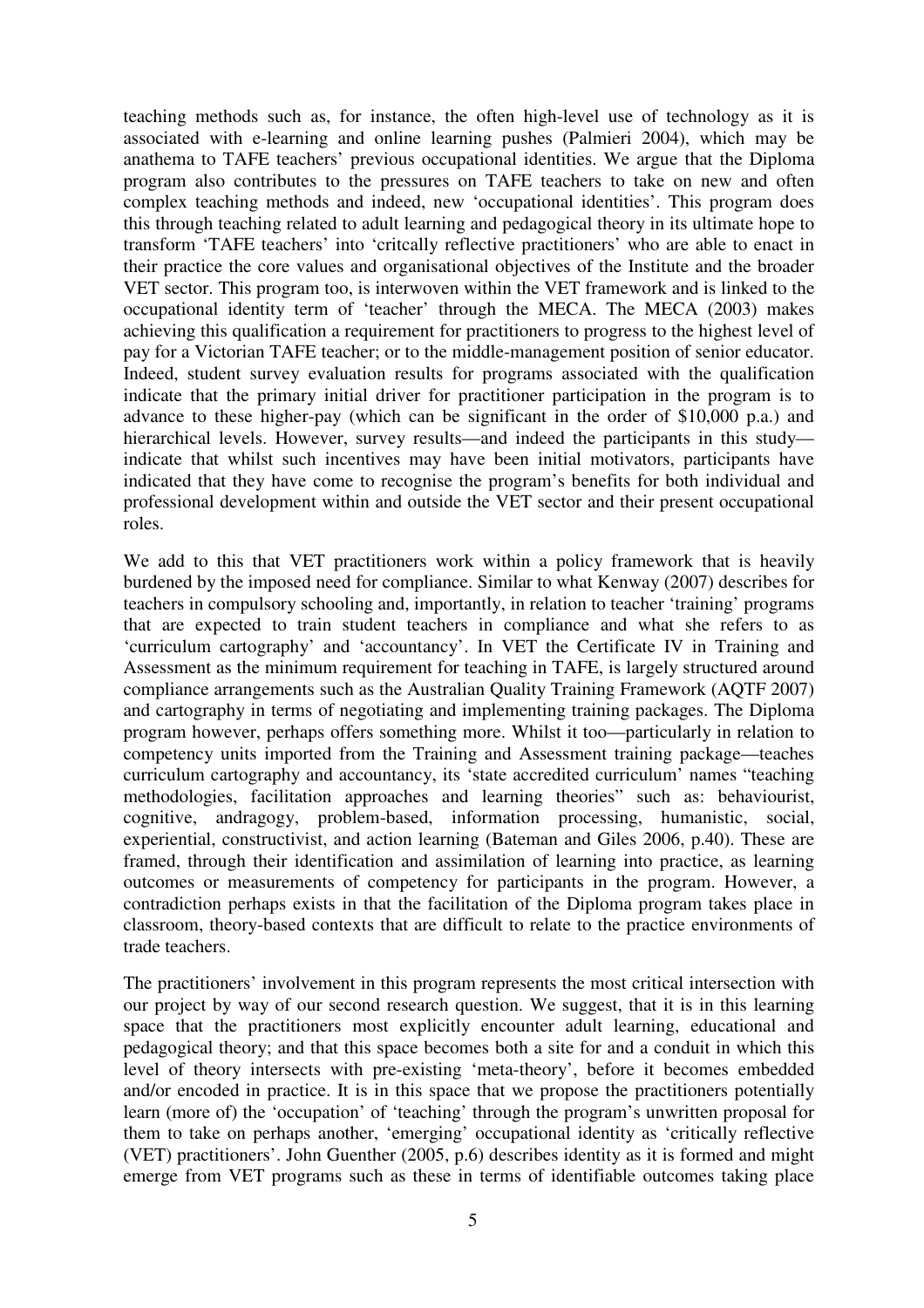over four phases. This commences when learners enter the training context with their 'prelearning identity'. The learners then pass through the three phases of "awareness", "capacity to act" and "decision to act", before emerging from the training context with such identifiable characteristics as "self-esteem", "ownership", "pride", "self-worth" and "dignity".

# **Focus group**

Our fieldwork yielded multiple narratives related to the practitioners' work in TAFE; however, for the purposes and scope of this paper we want to focus on responses that we saw as relating to just three key areas: that of their dual occupational identity as 'teachers' and in association with their past trades; their responses in relation to learning the occupation of teacher through the Diploma program; and their responses in relation to their identity formation within various communities of practice. The most striking theme emerging from the fieldwork is what we interpret as tension surrounding occupational identity in respect of the practitioners' particular past trade, the present occupational identity of 'teacher' and the practitioners taking on the potential future occupational identity of 'critically reflective practitioner'. All but one of the practitioners (previously a metal worker) were reluctant to disassociate themselves from their previous trade identities (a chef, three carpenters and an auto mechanic). They variously identified or named themselves in association with their previous trades (eg. carpentry teacher). Not only were the practitioners reluctant to 'let go' of their past trade identities, we also noted a tone of rejection in relation to taking on the identity of 'teacher'. For example, 'Elizabeth', referred to herself only as a 'chef' and, she explained, only if she was further prompted about her work would she include 'teaching' in her identity naming as follows: "I am a chef who is, at the moment, teaching in TAFE." However, she added: "if I am talking to another chef… I would not tell them I was teaching because they might think I am a home eco [economics] teacher or something."

A number of the participants claimed that they never thought they'd become teachers. Matt described why he explicitly rejected the identity of 'teacher' as:

I think it stems from your own education, because when I was at school. We used to have classes that weren't very well organised. I didn't think much of teachers from the word go. Don't even like thinking of myself as a teacher. I'd prefer to call myself a worn-out tradesman or something.

During later discussions about what had brought the practitioners into TAFE and teaching, Craig revealed that, "my wife is the bread-winner in our family, she's the professional." Later, seemingly blurring the identity bounds again, Ben talked about the nature of the role of the teacher in terms of some of his colleagues

have become professional teachers—focusing on the teaching elements—they're not looking at, everything that's changing. We need to stay updated and current. Because they come back [apprentices] and ask you stuff about new things in industry. We've got a lot of people who aren't interested in knowing that, in keeping up—they just want to be teachers.

In stark contrast to this, Ben added: "we've got teachers there that if you call them a teacher they won't speak to. They're tradesmen. Been teaching for 10 years, but they're tradesman." We later returned to this aspect when the practitioners agreed that a (TAFE) teacher "can't just be a good tradesman…" and Elizabeth added, "You've got to have the personality, enthusiasm, the patience, the demeanour, the attitude…" All agreed that, "you've got to be thick-skinned." However, Matt further confused the identity bounds (again), defending his earlier rejection of the term teacher: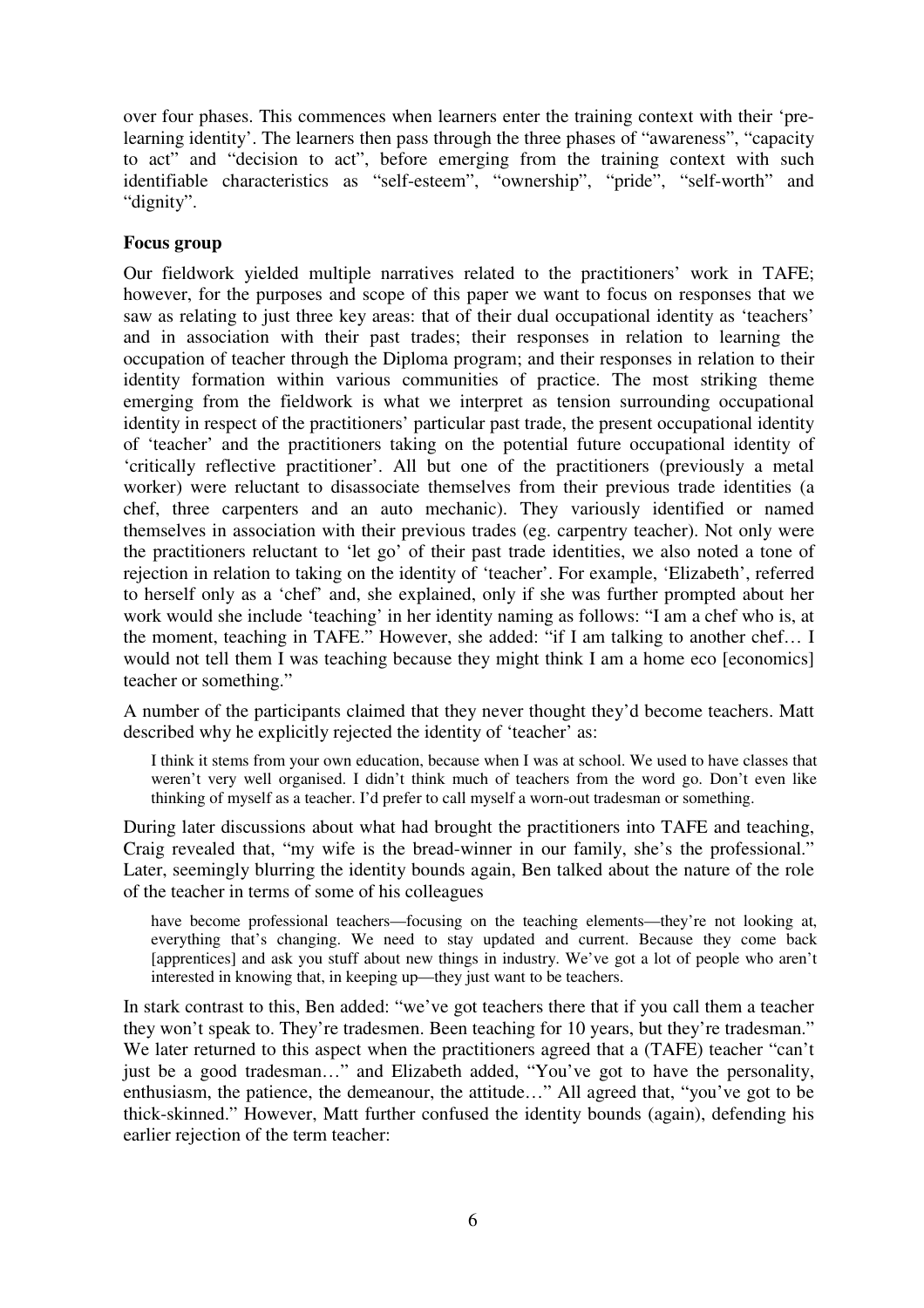We had some woodwork teachers at [location] who weren't all that good. They were probably just tradesmen. They weren't all that good. Some of them probably were [good tradesmen] but some of them weren't. Mmm, some of them are still working here.[much laughter from all!]

In terms of dual occupational identity inherent in TAFE teachers, Craig sums it up thus: "we do two jobs. We go out and we work in a trade for 20 or 30 years, but then we come here and we're also a teacher as well." Michael explained in terms of colleagues he compared to Ben's "professional teachers":

I work with teachers who will choose a redundancy package rather than change, rather than have the changing teaching career we have. It changes all the time. Because the students, the learners are changing and the strategies are changing.

Throughout the focus group, therefore, the practitioners seemed much more comfortable talking about the content or subject matter of their teaching and seemed considerably more confident in their skills and abilities as they related to their prior trade identities, rather than their skills and abilities as they related to teaching. Indeed, it was difficult to turn the conversation away from what they not surprisingly indicated was the single most important attribute for a TAFE (or trade) teacher: "industry knowledge and currency", of the trade rather than of current trends and methodologies in teaching. In terms of what made for a good teacher for example, the practitioners mostly described colleagues who were "quality craftsmen… he was good on the tools." In relation to his early teaching work, Ben described being prepared not in terms of knowledge of or skills in teaching, but in terms of his current, working knowledge of his trade: "I couldn't bluff my way through… but I was ok, I had a good knowledge of the building industry…" All of the practitioners agreed with the statement that "90 percent of doing this…" because "[we] wanted to give something back to the trade". Eventually however, we did manage to steer the discussion to their encounters with adult learning and pedagogical theory as Ben (who tended to dominate the focus group), described as follows:

When we started doing the Diploma, and we started rattling off the andragogy and the pedagogy and all that stuff. I said, I know what it is and I know how it works but, to be honest, I do not relate it to anything I do... I had my own thoughts about what my students needed to know and needed to learn. For me, as a teacher, a facilitator or trainer, or however you want to say it, I needed to know these things so I could better myself. 'Cause I'd come in from a trade environment, where I knew no… I didn't want to do any education whatsoever, I hated school, did my trade 'cause that's what I wanted to be. But to come into this now, I've got to adapt myself not just for the students but for the other teachers, because a lot of the teachers there talk about all this sort of stuff and I sort of go: what? what did he just say? And when I talk to managers and such and they start talking about the conferences they just been on: adult learning and education for this; and how to teach youth and all that sort of stuff. Mmm? you've been on a three day conference on how to teach youth in a complex environment? Isn't that what I already do, so why do I need to go on a three day conference? So from my point of view it does help.

The practitioners also told of taking back what they had learnt about theory into their communities of practice. For the Diploma program each of the practitioners had to locate a mentor as a requirement for their teaching practicum. Stuart describes talking to his mentor about theory, "Yeah, he'll translate it back into real terms. As to why it's like that in the first place, basically it's [theory] a load of bullshit he says. But it's like this." Ben, who had the same mentor then explained,

See my mentor… he will undertake all these sorts of things, understand all of those sorts of things, which is probably a lot easier for me too. Because he understands it quite quickly and he can translate it to the way I can learn. Because I have trouble understanding that kind of stuff whereas he'll… dumb it down, I suppose. If it had have been explained in the first place to that lower degree, I wouldn't have had to go to him. Why, when you get this feedback, why don't you change it? Mmm?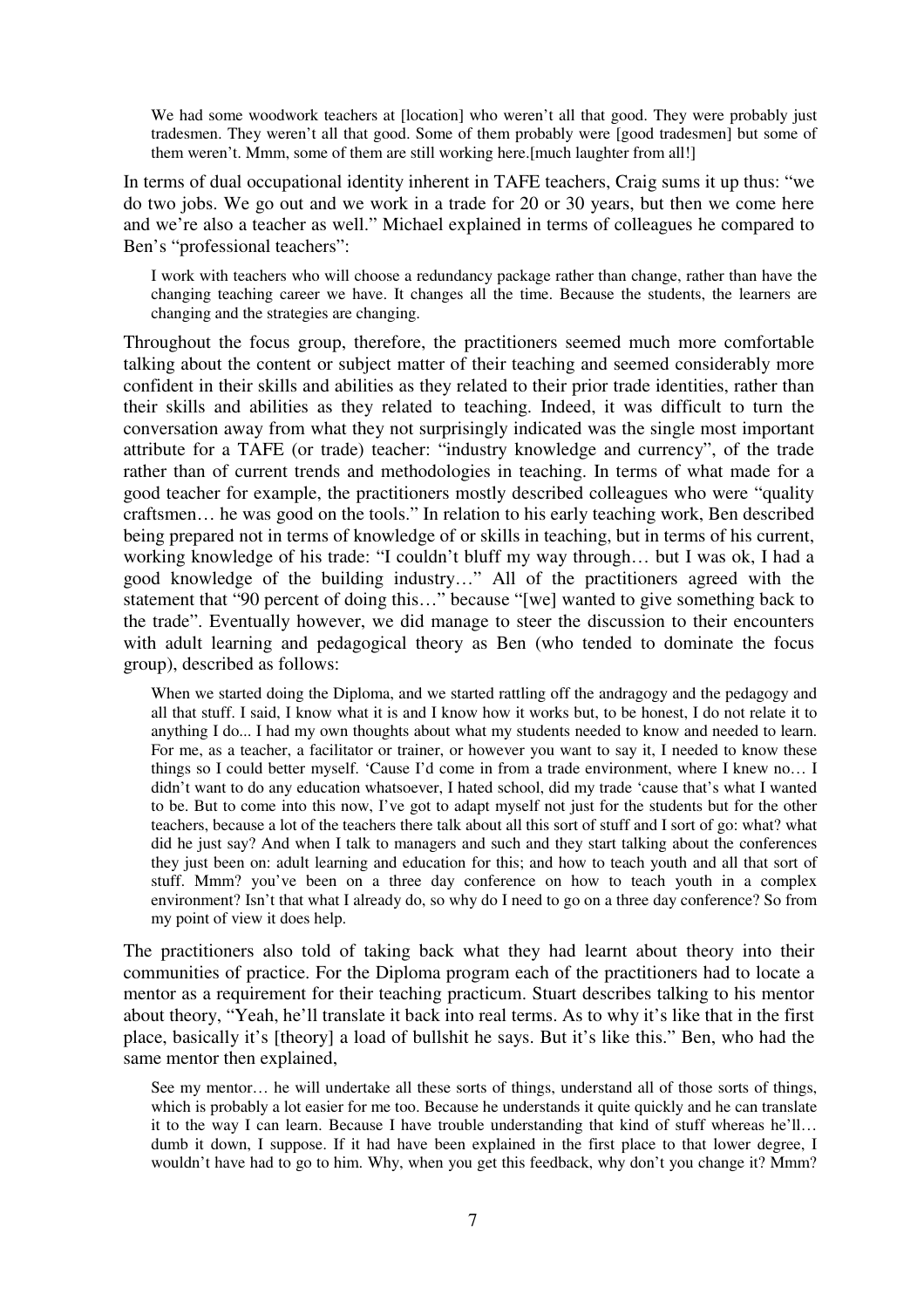Coming to the Diploma I was expecting to learn it there, not to have to take it back and ask my mentor. I wasn't expecting to go away and learn it

In terms of the practitioners' comments about 'taking the theory back' to their work contexts, we noted that they were all, to varying degrees, participants in a number of communities of practice, wherein much learning seems to necessarily occur away from the formal educational context of the Diploma program.

### **Discussion**

Kenway (2007) evokes both Dickens' ghost story of the haunted scrooge, and Jacques Derrida's (1994) concept of "hauntology" to give us another, important narrative about school curriculum being 'haunted' by what she refers to as the ghosts of 'curriculum' past, present and future. Derrida, as Kenway explains, uses 'hauntology' to problematise "notions of presence and present" through the "metaphysical logic of the ghost"—the ghost is present but it does not exist. Through hauntology, therefore, she joins Derrida in asking: "what is present? [w]hat is absent? What is past, what is future" (Kenway 2007, pp.3-4)? At the beginning of our paper we 'snuck' in an intricate word-game to frame the practitioners' work and learning identities in relation to our study. We used the word *present* when we described the occupational identity of the practitioners as teacher. But this term never really stood in the present alone—it was always pre-supposed by TAFE or another occupational 'signifier' relating to a trade, as if to suggest that it wasn't a real teacher! We used the word *past* when we described the practitioners' prior occupational identity as it was associated with a particular trade; and we used the word *future* when we described the teacher-, workbased education program for the future possibilities that this program might provide in its hope to transform TAFE teachers into and perhaps take on yet another identity as 'critically reflective practitioners'. In between and over the course of this we encountered identities that were never static, that seemed informed by fluid cognitive and theoretical frameworks always, seemingly in the process of becoming within individuals, within their complex communities of practice. Through all this however, not unlike Kenway's (2007) curriculum, the practitioners have been haunted by ghosts of occupational identities past, present and future; and like Kenway, therefore, we have 'conjured' Derrida's (1994) concept of hauntology to try locate these practitioners' occupational identities that seem always bound up in the action of becoming.

At the beginning of our paper we described and attempted to locate in the possibility of the present, the occupational identities of the practitioners as TAFE teachers—as Janus-faced tradespeople and teachers—and as potential critically reflective practitioners. This was as we pointed out, how they were held to be by the structures of the VET system that attempts to bind all three possibilities in time and space together. We have seen however, that each occupational identity is somewhat disturbed by each other identity and is haunted by ghosts of occupational identities past, present and future. They are haunted by ghosts of schooling and education histories past; ghosts of present professional teachers and teachers who are not professionals; by the ghosts of past tradespersons who are teachers and who are not teachers; by ghosts of present teachers who are tradespersons are who are not tradespersons; by ghosts of present educational spaces that are not classrooms… We have seen teachers of teachers and teachers as learners as legitimate peripheral participants within intricate, organic and complex communities of practitioners, haunted by ontological and epistemological ghosts. Indeed, we have had our own ontological perspectives and epistemological frameworks haunted and transformed by these tensions and negotiations of identity ghosts past, present and future!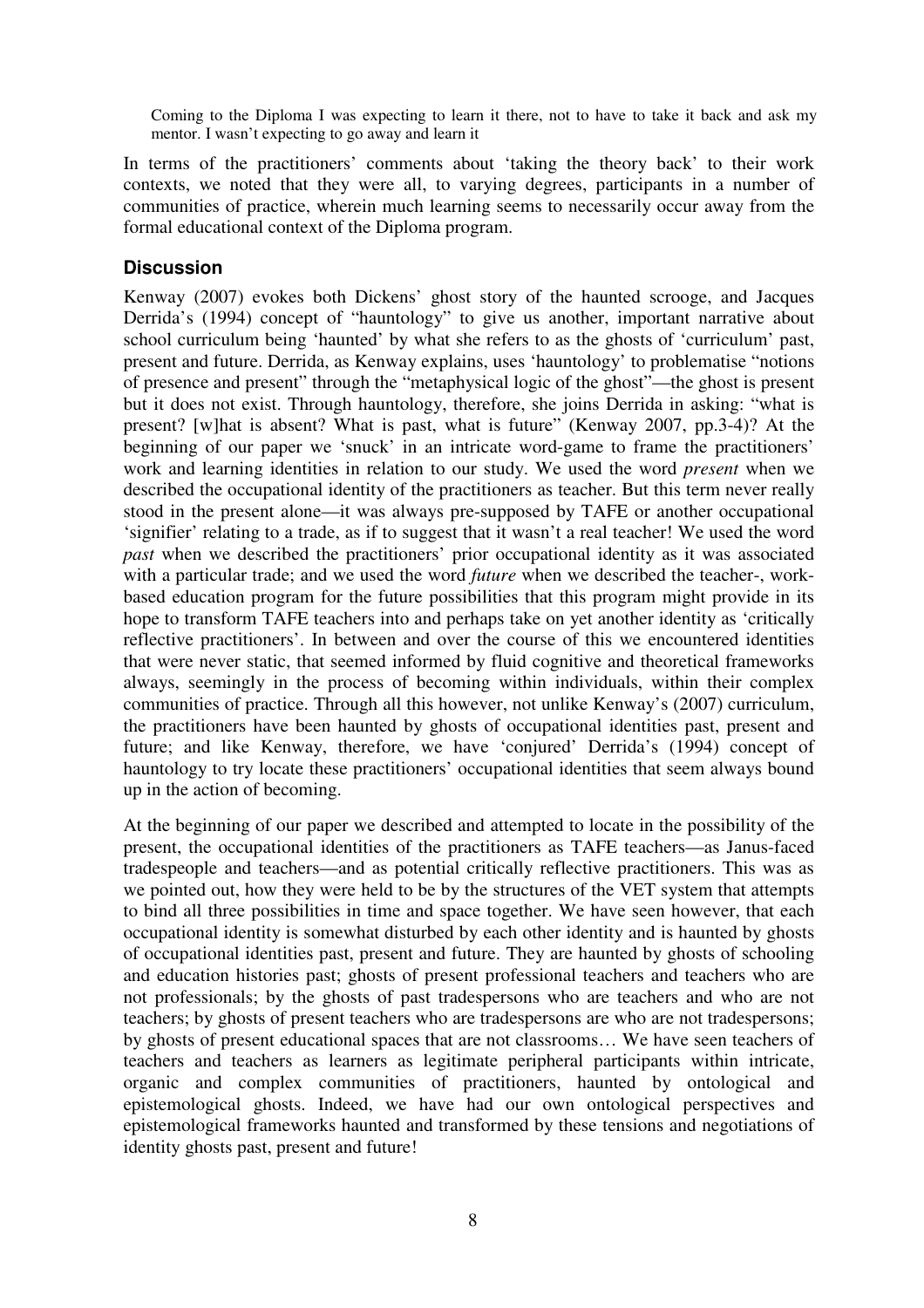Our study has conjured all of these ghosts. Yet, whilst none of these ghosts is more or less important than the other, or more or less implicated in the formation of occupational identity, all these ghosts were conjured through just one: the ghost of occupational identity future, the Diploma program which has brought the practitioners (and the authors) together. Like the other ghosts, this ghost disturbs the possible present with its attempt to bring into being within the practitioners the future occupational identity of critically reflective practitioner. Their participation in this program therefore, disturbed the practitioners' present and past occupational identities in a number of ways: they were disturbed by the concept of reflection, they were disturbed by the language of teaching, and they were disturbed by the space in which the program was taught and in the first instance, proposed to be learned. Most of all, however, in terms of this study, and within all of this, the practitioners were disturbed by the notion of theory and the proposal to put this into practice.

Griff Foley (2004, p.8) describes theory in adult educators as being "bound up together" and almost inseparable from practice. He argues that it is common for practitioners to have set values associated with teaching, favoured techniques and even dogmatic principles that they apply in their teaching, often developed or arrived at early in their teaching careers (ghosts of occupational identities past). He examines these values as being based on the "deepest possible understanding of the context of their work" (Foley 2004, p.8) (ghosts of occupational identities present). Somewhat pedagogically, he encourages adult educators to "critically examine their practice and theory, and to develop frameworks for understanding and acting on their work", by reflecting and theorising on practice. To become more effective practitioners he describes the need to intersect the bonds of theory and practice and to become more aware of and work to develop "theoretical frameworks" (Foley 2004, p.8). For us here, Foley goes part way to describing the 'occupation' of the critically reflective practitioner (the ghost of occupational identity future). According to Foley (2004) therefore, cognitive frameworks should continually develop throughout out our lives, as both filters which allow us to make sense of our experience and as frameworks through which we make sense of and come to understand the world. To us Foley is essentially asking adult educators—in perhaps taking on the future occupational identity of critically reflective practitioner—to critically examine and reflect upon, and come to know a core part of their identity in terms of their epistemological frameworks and ontological perspectives. We saw our concept of (a) 'meta-theory' was related to ontology, the underlying perspective from the core of our identity, through which we determine the theory we put into practice. Boden et al (2005) argue that while epistemology is about what exists *as*/what *is* knowledge; and in relation to this, ontology is about the nature of the knower, their place in the world from the perspective of their identity and embodied experiences. Derrida's (1994) neologism 'hauntology' is not only a *spook* it is a *spoof*! In Derrida's primary language of French it is a play on the word ontology.

We have seen and heard much to indicate that each of the practitioners thinks about and reflects on theory as it relates to them; to their meta-theory, theoretical frameworks or ontologies. They think about it and reflect on it as it disturbs their occupational realities. They tell stories about it and reflect on it in their various communities of practice, those associated with their past, present and future occupational identities. And the identities that haunt these communities—collective identities in the process of becoming—are future identities and future theory being made and becoming the stories of the practitioners as they work and learn and importantly, critically reflect together on their practice and on theory as it is practiced. Not only this, we have found that these practitioners juggle and reconcile these ghosts and continue to learn both collectively and as individuals through their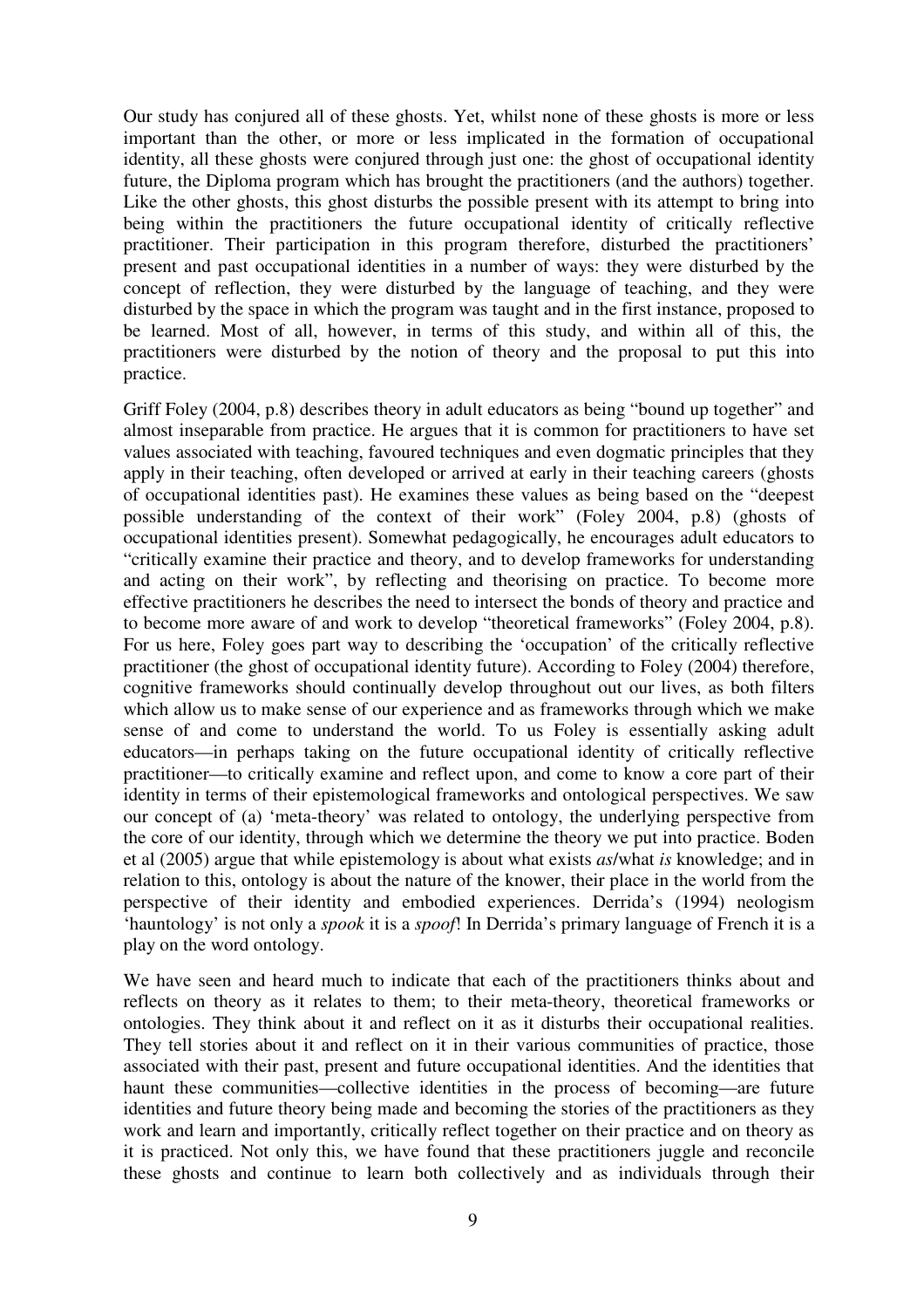engagement and participation within their communities of practice. Wenger (1998) describes members (or participants) in a community of practice as being

informally bound by what they do together—from engaging in lunchtime discussions to solving difficult problems—and by what they have learned through their mutual engagement in these activities (Wenger 1998, p 2).

In their often-quoted work in VET literature, Jean Lave and Etienne Wenger (1991) describe communities of practice as situated learning contexts where implicit learning takes place as a result of the engagement of members through their 'legitimate peripheral participation' in the socially laden activities of everyday life such as a workplace. Our study revealed that each of the practitioners were legitimate peripheral participants in a number of communities of practice, within the context of the Institute, in relation to their occupational and learning identities. Lave and Wenger (1991) argue that a newcomer (a new participant in a community of practice) moves from the periphery of the community to its centre as they become more involved in the community until they too become the old timers in the community from whom they have learnt (Lave and Wenger, 1991). In the non-theoretical world (if such a space exists)—the world of practice—we can locate the movement of these practitioners as gatekeepers, not only in relation to their dual occupational identities of 'trade teacher' but also in relation to their emerging occupational identity of critically reflective trade teacher. Many of the practitioners have now taken on the role of mentors for up-and-coming trade teachers who have seemingly entered their communities of practice as legitimate peripheral participants (Lave and Wenger 1991).

# **Conclusion**

Our paper has been an exploration of how 'taught' theory is intercepted by already developed and operating theory present in VET practitioners. It was intended to also be about theory-in-practice; however, we found that our study outlived the scope of this paper. We also discovered that we perhaps missed an important step in practitioners' learning the possible future occupation of critically reflective practitioner: that learning from any workbased education program such as the Diploma needs to be taken back and worked through, translated, modified and importantly reflected on in a number of communities related to occupational identity and practice. By far the most revealing and surprising thing to emerge from our study is an apparent transformation taking place in practitioners, through their participation in the Diploma program, that seems to enable or empower them to move from legitimate peripheral participants, further towards the centre—or towards master—within their communities of practice.

This study has therefore given us (and we would like to think other teachers-of-teachers), valuable insights into our pedagogical work and into our future occupational identities in teaching teachers about the occupation of teaching and the occupational identity of teacher. It has taught us that against apparent and much-limiting undercurrents that "tradies can't or won't handle theory": they can and do put complex theory into practice, but it has to be taken back and processed and reflected on in their operational contexts, in their communities of practice. To us this does not call for a patronising dumbing-down of curriculum but rather perhaps, a disarming of the academic language. We would like to argue that it is not adult learning and pedagogical theory that is rejected but rather the language of the academy.

Our study also tells us that any theory has to become part of the stories of occupational identity, to become part of the ontology, the frameworks and the identity of 'TAFE teachers'. It needs to be reconciled and processed with the complex meta-theory of practitioners. Importantly, it needs to become part of the individual stories of the